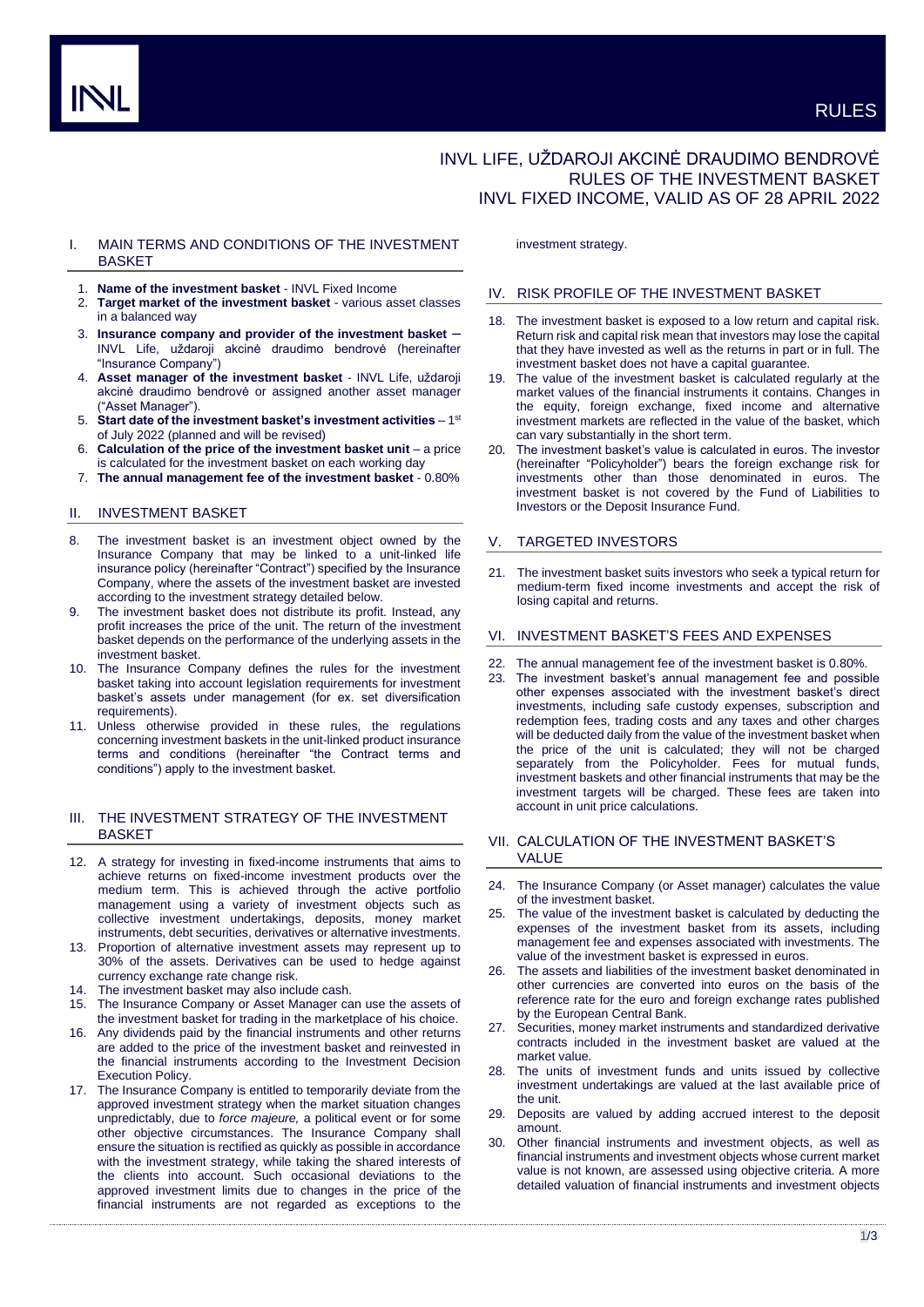is specified in the Insurance Company's internal valuation methodology for investment objects.

31. A value is calculated for the investment basket for the days those Lithuanian banks are generally open (working days). Based on any changes, market disturbances or other similar reasons possibly affecting the investment basket's investments, the Insurance Company (Asset Manager) can interrupt the calculation of the investment basket's value until the calculation of the value can be carried out normally.

## VIII. CALCULATION OF THE UNIT PRICE OF THE INVESTMENT BASKET

- 32. The price of the investment basket unit is calculated by dividing the value of the basket by the number of investment basket units in circulation.
- 33. The unit price of the investment basket may be divided into fractions. The number of investment basket's units and the unit price are rounded to 4 decimal places. The unit price of the investment basket is expressed in euros. The latest unit price of the investment basket is available from the Insurance Company and on the Insurance Company's website.

## IX. LINK BETWEEN INVESTMENT DIRECTION AND CONTRACTAND ASSOCIATED RESTRICTIONS

- 34. Investment basket is linked to the Contract only for the purpose of calculation of capital accumulated in the Contract.
- 35. The subscription of the investment basket's units means tying a new payment after corresponding fees deduction under the customer's Contract or of already existing savings to the price of the investment basket's unit. The redemption of the investment basket units means the withdrawal of the Contract's savings tied to the investment basket or their transference to another investment basket.
- 36. The Insurance Company is entitled to refuse to execute the Policyholder's investment order due to linking the Contract with the investment basket. The Insurance Company has the right to limit the number of investment baskets selected in the Contract, the combination with other investment baskets offered by the Insurance Company or to determine the minimum number of units or the minimum amount in euros that may be linked to the Contract at any time.
- 37. The redemption price of the investment basket unit coincides with the price of the unit.
- 38. Investment assignments are executed in the order in which they are submitted.
- 39. The investment assignment can only be cancelled with the approval of the Insurance Company.
- 40. The Insurance Company is entitled to restrict investment basket unit redemptions and subscriptions due to market disturbances or other similar reasons, or if the restriction is deemed necessary to protect the interests of other Policyholders. Such a situation can arise, for example, due to a market disturbance, as a result of which the valuation and realization of the Investment Basket's investments and value calculation of the Investment Basket cannot be carried out reliably.
- Investment risk borne by Policyholder as well covers such situations when investment basket unit redemptions and subscriptions are temporarily or permanently suspended by Insurance Company, Asset manager or state institution, as well as cases of suspension of investment basket unit valuation (unit price is not calculated on a particular day and it is determined later). In such cases investment unit price is calculated, Policyholder's investment orders or other transactions in respect to the Contract are executed as soon as subscription/redemption of investment units is reopened and unit price available.
- 42. The Insurance Company is entitled to change the Asset Manager of the investment basket and make changes to the rules of the investment basket. Changes are reported on the Insurance Company's website.

# X. TERMINATION OF THE INVESTMENT BASKET

43. The Insurance Company is entitled to terminate the investment basket or to merge it with other investment basket, owned by the Insurance Company. Policyholders' notification procedure is set in the Contract terms and conditions.

#### XI. OWNERSHIP OF AND RIGHTS TO THE INVESTMENT BASKET AND ITS UNITS

44. The Policyholder or beneficiaries do not have title or other rights to the investment basket or to its units linked to the Contract. The Insurance Company holds the title to the units of the basket and the financial instruments belonging to the basket linked to the Contract.

## XII. TAXES AND PAYMENTS TO AUTHORITIES

- If the investment basket or financial instruments in the basket are subject to direct or indirect taxes under a law or an order issued, or other fees imposed by the authorities, and which are payable by the Insurance Company, the Insurance Company is entitled to charge the corresponding sum from the investment basket's asset.
- 46. The investment basket's financial instruments may be subject to tax costs, which affect the price of the financial instrument's or investment basket's value.

# XIII. RISKS ASSOCIATED WITH THE INVESTMENT BASKET

#### 47. **MARKET RISK**

Financial instruments are affected by market risk, i.e. risk which is caused by general economic development, in other words factors that affect the overall performance of companies operating on the markets and/or that the value of the investment changes as a result of changes in the economic outlook.

#### 48. **RETURN RISK**

The performance of the investment basket is dependent on the performance of the target market, which may vary during the investment period. No guarantees can be made concerning the performance of the target market. The past performance of investments is no guarantee of future performance. Investing in the investment basket is not the same as investing directly in the target market.

## 49. **INTEREST RATE RISK**

Interest rate risk results from the value of the investment basket changing due to a change in the market interest rates.

#### 50. **CREDIT RISK**

Credit risk means a loss or the weakening of the financial position because the issuer of a security or other debtor fails to meet his or her obligations. If the credit risk materializes, the investor bears the risk of losing the investment entirely or in part.

#### 51. **COUNTERPARTY RISK**

Counterparty risk arises due to the other party in a financing or derivative contract and materializes if the counterparty is unable or unwilling to meet his or her obligations. If the counterparty risk materializes, the market value of the contract concluded with the counterparty is subject to risk. The investor bears the risk of losing the investment entirely or in part if the counterparty risk materializes due to the insolvency of the derivative counterparty prior to the redemption of the investment.

#### 52. **FOREIGN EXCHANGE RISK**

If the financial instruments include investments other than euro denominated investments, changes in exchange rates may affect the performance of the financial instrument.

#### 53. **LIQUIDITY RISK**

The markets' liquidity risk means that investments cannot be or cannot easily be realized or covered at the current market price or that a value cannot be determined for the investments due to the markets' lack of depth or because the markets are not working due to disturbance. The value of an investment may need to be defined in an exceptional manner at an exceptional time as the result of a market disturbance.